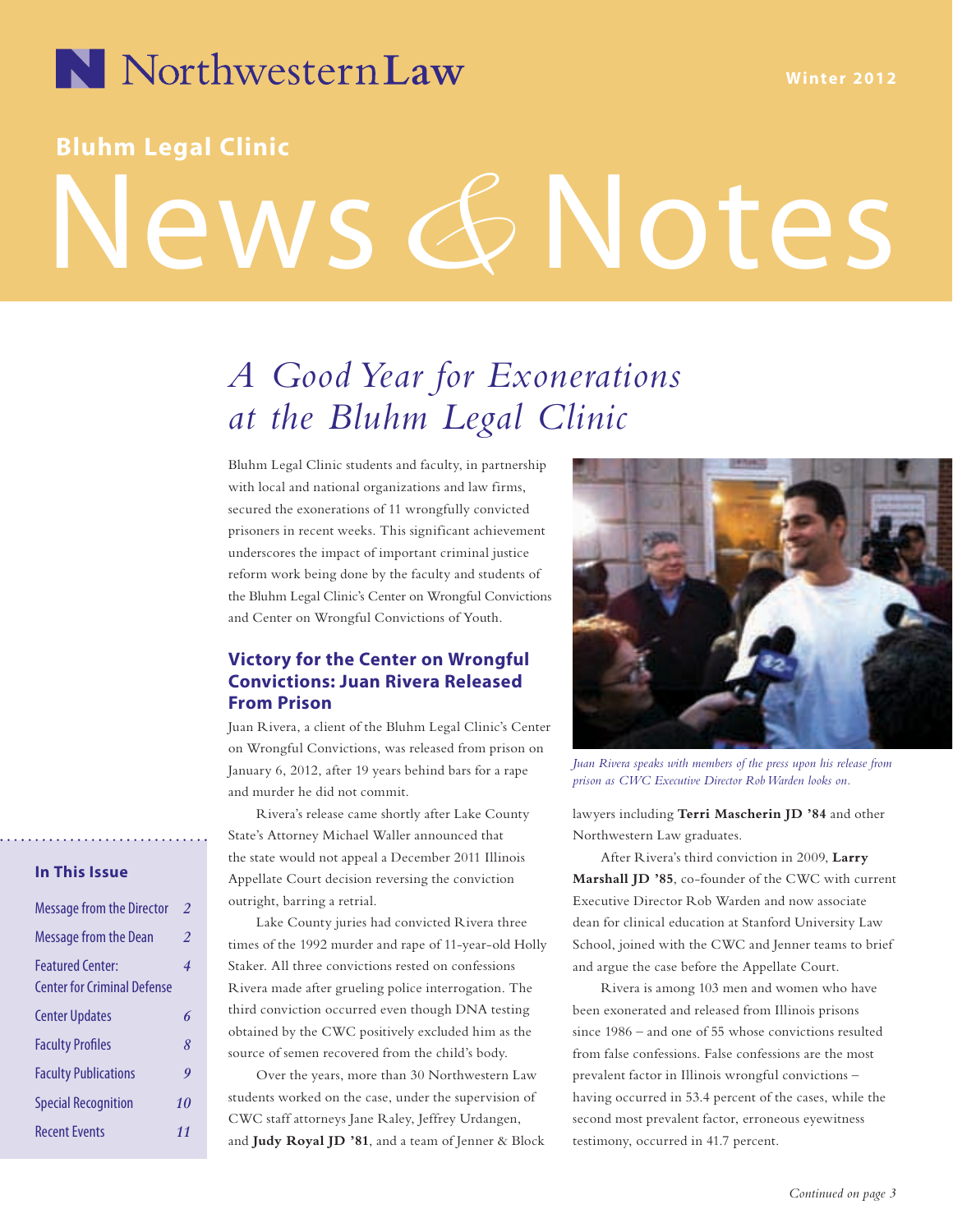#### **Message from the Director**

#### **Message from the Dean**

#### **Building Student Skills and Advocating for Reform: Abolition of the Death Penalty in Illinois**

Thomas F. Geraghty, Professor of Law, Associate Dean of Clinical Education, and Director, Bluhm Legal Clinic



A lot has happened since the publication of our last newsletter. The programs of the Bluhm Legal Clinic continue to provide hands-on experiences for 160 students in each semester. In addition, students participate in externships, in trial advocacy, in negotiation, and in our mediation program.

A review of the student journals submitted last semester reveals a marvelous degree of dedication and enthusiasm on the part of students, faculty, and staff. This level of enthusiasm is due to the efforts of our

faculty and to the important and exciting work that goes on in the Bluhm Legal Clinic every day.

This work includes representation of children in our juvenile court, in parole hearings, and in proceedings to remove children from sex offender registries, representation of criminal defendants in our local state and federal courts, representation of children in asylum proceedings, advising entrepreneurs starting businesses, recovering money for vulnerable investors who have been taken advantage of by stock brokers, freeing the wrongfully convicted (11 exonerations this year), seeking compensation for clients who have been wrongfully prosecuted and imprisoned, working on access to justice issues locally and internationally, reducing the population of our local juvenile detention center and improving conditions of confinement there, and providing placements around the world for students working on human rights issues. This work engages and educates students, benefits clients and communities, and has lasting influence and impact on our justice system.

A recent example of the long-term impact of work done by Bluhm Legal Clinic faculty, students, and staff is that of the Bluhm Legal Clinic's Center on Wrongful Convictions. When Governor Pat Quinn signed the bill abolishing the death penalty in Illinois in March of last year, he cited as the most compelling reason for his decision the number of wrongful convictions that Illinois has experienced in recent years. Our Center on Wrongful Convictions, founded by **Lawrence Marshall JD '85** and now directed by Rob Warden and **Steve Drizin JD '86**, provided much of the data upon which Governor Quinn relied in making his momentous decision. In addition a group of Chicago lawyers including Clinic faculty and **Flint Taylor JD '72** exposed the notorious Detective Jon Burge, who was responsible for the coerced and false confessions of several condemned prisoners, now exonerated. Detective Burge was recently convicted and sent to prison for perjury in connection with a federal investigation of police torture in Chicago.

Citizens groups such as the Illinois Coalition to Abolish the Death Penalty pressed the case for abolition to our state legislature relying in part upon the data marshaled and presented by lawyers who represented condemned prisoners. Professor Leigh Bienen of our Law School analyzed the cost of the death penalty in Illinois.



**Since assuming my new role as dean of Northwestern University School of Law earlier this year, I have familiarized myself with the many wonderful programs of the** 

**Law School, including those of the Bluhm Legal Clinic. I've gotten to know our outstanding clinical faculty and have seen, firsthand, the impressive work of our Bluhm Legal Clinic students and faculty. As the Law School moves forward under my deanship, we will continue the excellence of clinical education at Northwestern. We will do this by ensuring that our clinical faculty is recognized as an essential component of our overall program on legal education, and that the opportunities for student participation in our clinical program are responsive to the new and emerging demands for training and preparation for the profession.**

*Dean Daniel B. Rodriguez*

The process that led to the abolition of the death penalty in Illinois provides a lesson to us all (including our students) about the importance of staying with an issue for the long term and for developing a compelling factual record upon which to base arguments for reform. For an eloquent account of the group effort that produced the legislation and culminated in Governor Quinn's decision to abolish the death penalty in Illinois, see Eric Zorn's Chicago Tribune article entitled "A Toast to all Who Wrote the Death Penalty Abolition Story." The article can be found at: http://blogs. chicagotribune.com/news\_columnists\_ezorn/2011/03/ a-toast-to-all-who-wrote-the-death-penalty-abolitionstory.html.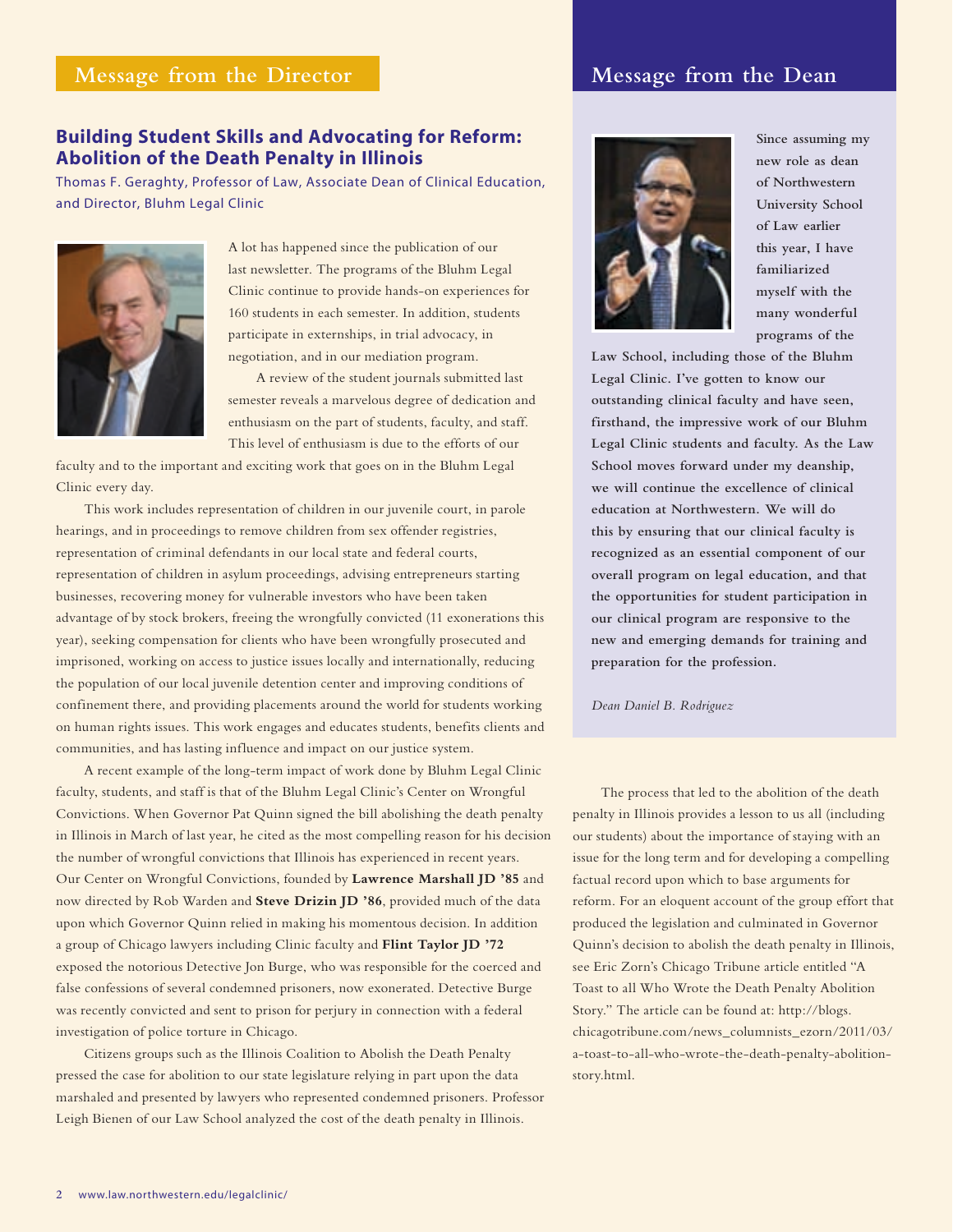# *A Good Year for Exonerations Continued from page 1*

#### **The Center for Wrongful Conviction of Youth (CWCY) Prevails in Cases of 9 Wrongfully Convicted Youth**

The Center on Wrongful Conviction of Youth (CWCY) (http://cwcy.org/) played an integral part in two cases – known as the Dixmoor Five and Englewood Four – resulting in the recent exoneration of nine youths who had been convicted of rape-murders they did not commit and were wrongfully imprisoned for a combined total of 145 years. Seven of the nine defendants falsely confessed, implicating not only themselves but the other two as well.

In the Dixmoor case, the convictions of CWCY client Robert Taylor and his four co-defendants were vacated on November 3, 2011, based on DNA evidence that excluded them as perpetrators of the crime and linked it to a known sex offender. For details see, http://www.chicagotribune.com/search\_ results/?q=Robert%20Taylor%20and%20dixmoor.

In the Englewood case, CWCY client Terrill Swift and three codefendants were exonerated on January 17, 2012, after prosecutors dropped all charges against them. For details see, http://www. chicagotribune.com/ search\_results/?q= Terrill%20Swift%20 and%20englewood.

#### **Center on Wrongful Convictions Wins Exoneration of Jacques Rivera**

The Center on Wrongful Convictions won the exoneration of Jacques Rivera, who was convicted of a gang-related murder 21 years ago in Chicago and sentenced to 80 years in prison.

Rivera's exoneration is the 70th Cook County exoneration since the Center began tracking such cases in 1989. Rivera was released on October 4, 2011.

The conviction rested solely on the testimony of a 12-year-old eyewitness, Orlando Lopez, who recanted his testimony. Prosecutors challenged the recantation, arguing that it was unbelievable, but Judge Neera Walsh, a former assistant Cook County State's Attorney, said in a written ruling: "The court finds that Lopez was credible in his recantation, and believes that Lopez testified erroneously when he identified petitioner as the man who shot Felix Valentin on August 27, 1988."





*Terrill Swift at the CWC's celebration of recent exonerees. Jacques Rivera embraces his mother upon his release from prison.*

"We hope these cases will lead to much-needed reform to curb overly aggressive police interrogations," said Joshua Tepfer, CWCY project coordinator and staff attorney. In 2003, in recognition of the false-confession problem, the Illinois General Assembly passed a law requiring police to electronically record interrogations of murder suspects, but Tepfer advocates further reform, including limiting the duration of interrogation sessions and restricting the lies that police are permitted to tell to suspects.

CWCY attorneys **Laura Nirider JD '08** and **Steven Drizin JD '86** joined Tepfer in representing Taylor and Swift.

She added, "The only reason this court sees for Lopez' recantation now is a desire to correct a mistake. The court is further swayed by the absence of a showing of any possible benefit to Lopez for his recantation."

Center attorneys Jane Raley and Judy Royal represented Jacques Rivera. Read more at http://www. chicagotribune.com/news/local/breaking/chi-manwho-spent-21-years-in-prison-for-murder-to-bereleased-20111004,0,489419.story.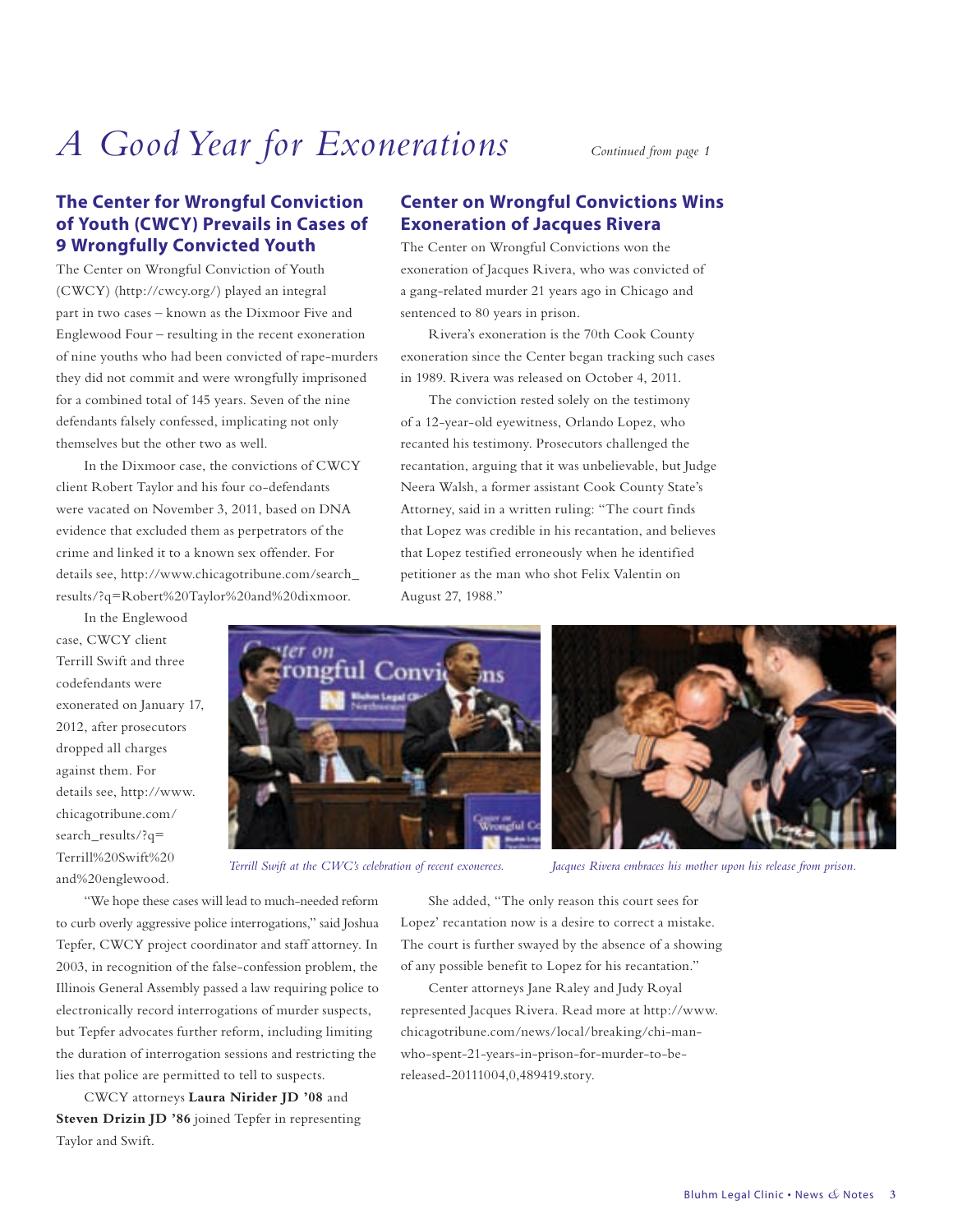#### **Featured Center**

# *Center for Criminal Defense Offering Students Invaluable Experience*



*Jeffrey Urdangen, Director of the Center for Criminal Defense. Photo Credit: Randy Lee Belice*

**Edwin Buffmire JD '11** recently graduated from Northwestern Law but in the time leading up to graduation, he'd already given an opening statement in Federal Court, cross examined witnesses, participated in a jury selection, and argued motions at trials.

This is invaluable experience that he earned as a student in the Bluhm Legal Clinic's Center for Criminal Defense (CCD),

which provides trial level representation of adult criminal defendants and encompasses, to a lesser degree, the handling of criminal cases at the direct appeal and post-conviction stage.

"My two semesters working with the Center prepared me unbelievably well, as an incoming associate and has given me background experience that will help me immensely as I start my career as an attorney," said Buffmire, who started as a junior associate in the Dallas office of Jackson Walker LLP in August.

Founded in 2003 by director Jeffrey Urdangen, the Center for Criminal Defense defends a wide range of clients who have cases pending in Cook County, the collar counties, various other venues in Illinois, and in the Federal courts.

"It is our mission to give the best representation to people charged with crimes that have a bona fide claim of innocence and strong legitimate defense," said Urdangen, whose career prior to the Center includes 23 years concentrated almost entirely on criminal defense work in the private sector. "Our clients run the gamut from violent offenders to those charged with white collar crimes. There are many constitutional issues involved and many cases dealing with the first and fourth amendment."

While not by definition an innocence project, the Center for Criminal Defense accepts clients with innocence claims, but because this Center seeks to provide students with comprehensive experience in this area of practice, sometimes cases are accepted where there may be substantial evidence of guilt, but the potential punishment does not appear to fit the allegation. Sentencing advocacy, including negotiating plea agreements, is an essential skill that students learn, working as a criminal defense attorney.

The Center's most recent trial, a fraud case before a jury in Federal Court, crystallizes the importance of student participation at the highest level of advocacy in the criminal justice system. Under Urdangen's watch, Buffmire presented the opening statement, and he and his classmate, **Ben Swetland JD '11**, examined several witnesses during this nearly two week proceeding.

"It was such a meaningful experience. I spent the first two years of law school taking notes sitting in a classroom and all of a sudden I'm in a court room and the jury is taking notes based on what we're saying," said Swetland. "I remember the first witness I had I was nervous because it hit me that I'm in front of a real jury, a real federal judge. By the end of the trial we were more comfortable. We conducted effective crossexaminations of important witnesses."

The Center for Criminal Defense also frequently collaborates with the Center on Wrongful Convictions (CWC), particularly when the CWC is successful in vacating wrongful convictions and needs assistance with new trials.

An example of such a team effort was the 2006 trial of Julie Rae Harper, a CWC client who was acquitted of a murder she did not commit. At her second trial, held in southern Illinois, Urdangen and the Center for Criminal Defense joined the CWC representing Juan Rivera at his third trial in Lake County. Both the Harper and Rivera trials were significant undertakings and involved partnerships with prominent Chicago law firms.

The Center for Criminal Defense also works closely with the Bluhm Legal Clinic's Appellate Advocacy Center, MacArthur Justice Center, Civil Litigation Center, and with the Children and Family Justice Center.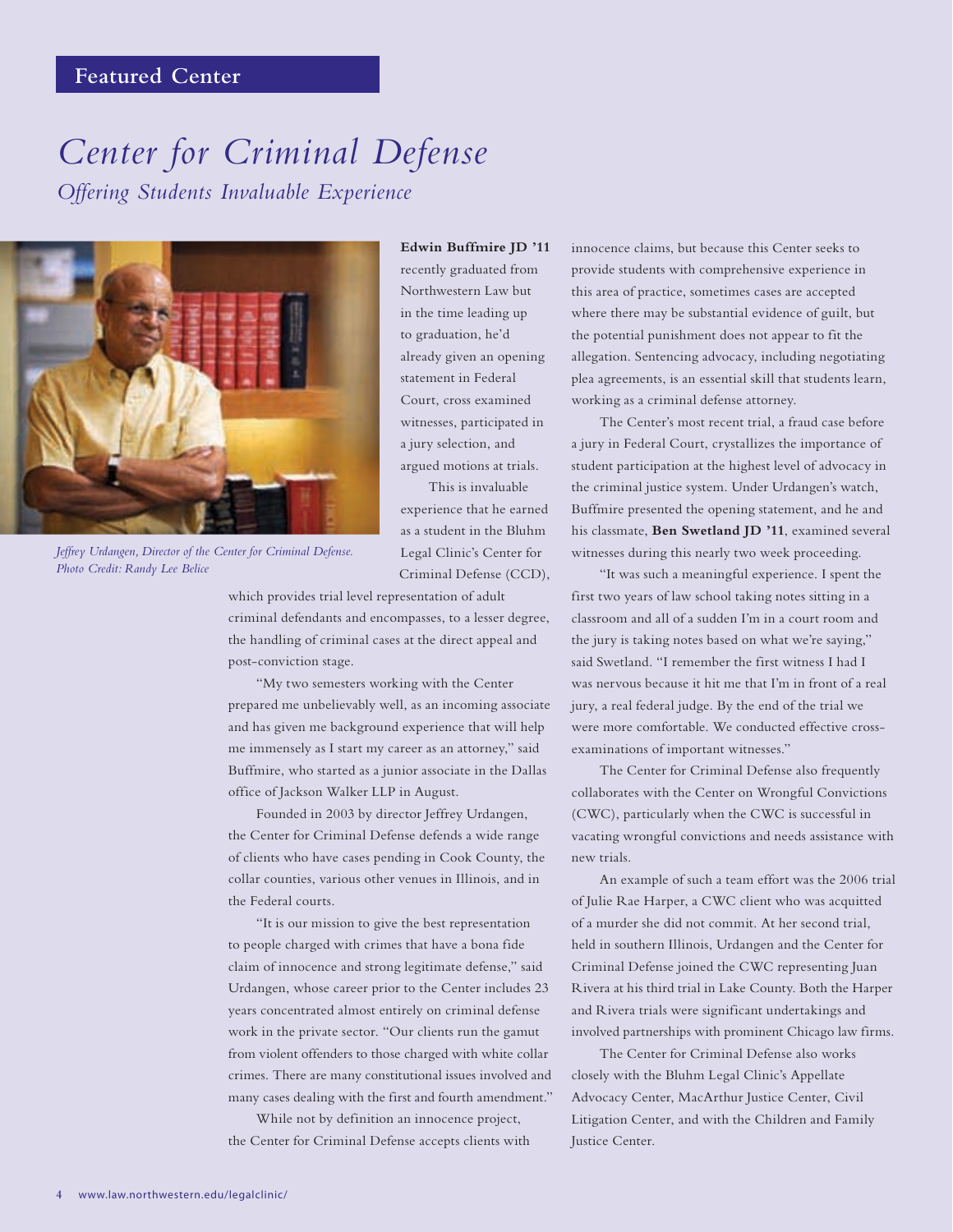#### **Student Reflection** *By Edwin Buffmire JD '11*

Before going to trial against the federal government, attorneys often tell their clients that it will be an uphill battle—the government does not lose many cases in federal court. The trial in which **Ben Swetland JD '11** and I, assisted Jeff Urdangen the director of the Center for Criminal Defense, was no different. Our client wanted a jury of his peers to determine where to place the blame in his complex wire fraud case, and we believed in his case.

We spent countless hours sifting through the more than 60,000 documents that made up the government's case. The time spent mastering the details of witness statements and financial records would prove worth every minute. Many of the government's witnesses over the roughly two-week trial were unindicted employees of the used-car business through which the government alleged that our client engaged in a scheme to defraud. Additionally, the government's star witness was originally indicted along with our client and was, for much of the pre-trial preparation, a co-defendant in the trial. But, when the government agreed to defer the prosecution against her in exchange for her testimony, she became a government witness.

In the months leading up to trial, the employees, who worked side-by-side with our client at the used-car business, and with the star witness recalled many incriminating facts about our client. These same witnesses had given statements to the government shortly after the business closed, but they had not mentioned a vast majority of the facts they finally testified to at trial. At trial, Jeff, Ben and I repeatedly pointed out these inconsistencies, but we were unable to convince the judge to acquit our client.

My experience of preparing for a criminal trial, delivering an opening statement and cross-examining witnesses was incredibly formative in my young career as a lawyer. I saw the many factors beyond the hard facts of a case that influence the outcome of a trial, a couple of which I've mentioned. But my education was a collateral consequence of our work. We gave our client the best shot at winning; the importance of that simple truth became especially apparent through my experience with the Clinic. Our justice system's legitimacy relies on challenges to the dominant team. So even though the government won, and we were certainly disappointed for our client, there is a positive takeaway in that we did everything we could to take the winning shot. The ball just doesn't always go through the hoop.



*Professor Sandra Babcock with students and colleagues in Malawi.*

#### **Students and Faculty Travel to Malawi to Represent Prisoners**

Northwestern Law clinic students **Alexis Ortiz LLMHR '12**, **Shin Hahn JD '11**, **Stella Lee JD '12**, **Maribeth Gainard JD '11**, **Kari Talbott JD '12**, and **Katherine Moskop JD '12** accompanied Professor Sandra Babcock to Malawi. The project focused on continuing to advocate on behalf of approximately 200 prisoners who received mandatory death sentences under an antiquated sentencing law later found to be unconstitutional by Malawi's High Court.

Although the High Court decided in 2007 that the mandatory death penalty was unlawful, none of the men and women sentenced under the unconstitutional regime have been resentenced.

Over the past two years, Professor Babcock and her students have begun the laborious process of tracking down their cases, interviewing all of the prisoners and engaging in dialogue with judges, prosecutors and legal aid lawyers about the need to conduct resentencing hearings.

The students also interviewed and prepared bail applications for a number of men who had been held in pretrial detention for years which resulted in the release of 36 prisoners over the last five years.

Most recently in November 2011, Professor Babcock returned to Malawi for a tenth time with clinic students **Katie Pulaski JD '12**  and **Kaitlyn Pritchard-Williams JD '12**. During the interviews they conducted on previous visits, they identified a number of men who were sentenced to death for crimes they committed as juveniles. Their death sentences have since been commuted to life, but they have served over a dozen years in an adult maximum security prison when they should have been tried and sentenced in the juvenile system. The team sought their release by meeting with prosecutors and defense lawyers. They also traveled to two prisons to investigate how they could assist prisoners who have no entitlement to legal counsel. Finally, they met with villagers to discuss an innovative program in alternative dispute resolution.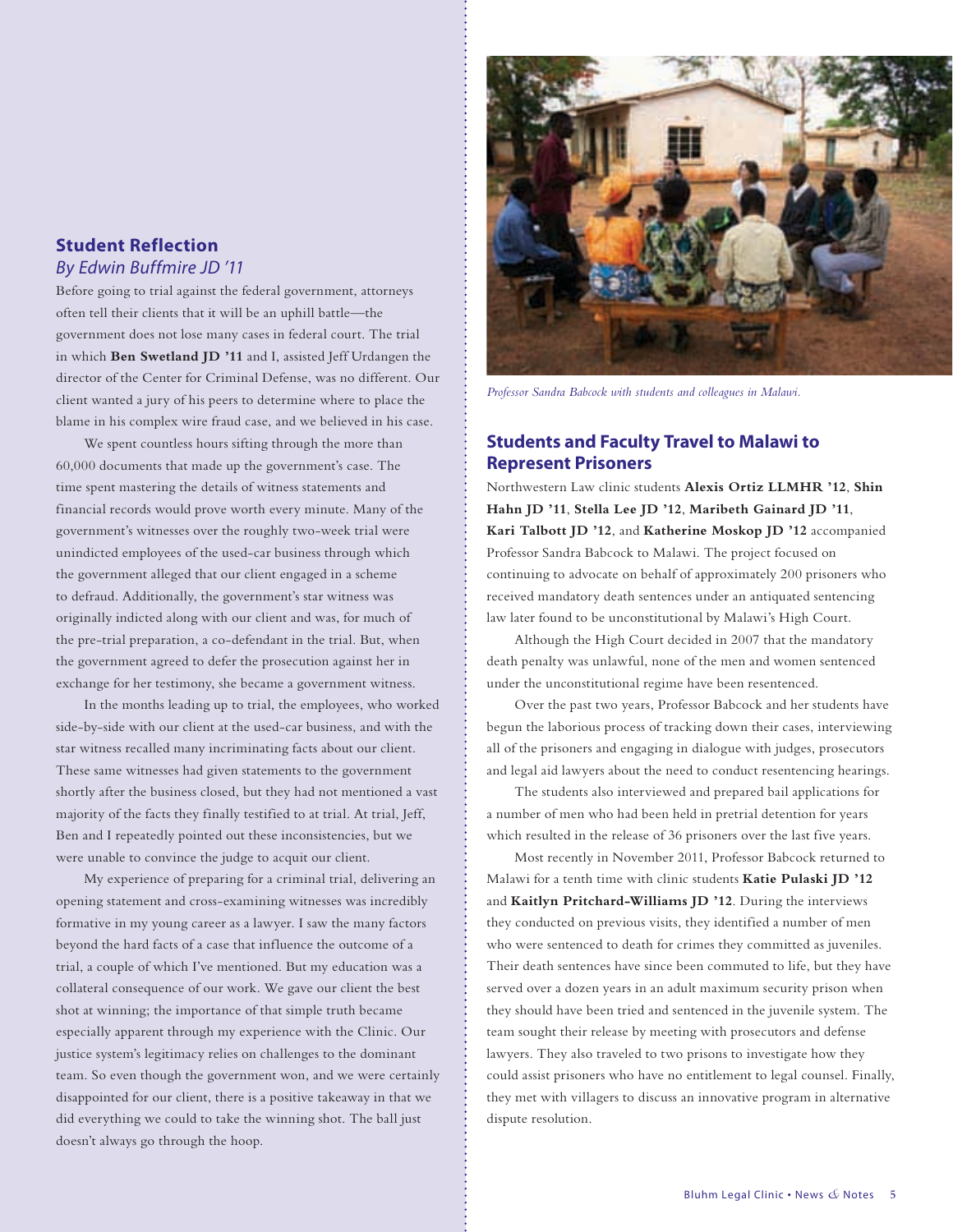#### **MacArthur Justice Center**

The Roderick MacArthur Justice Center recently won a multi-million dollar jury verdict for a client who served 16 years in prison for a murder that he did not commit.

On January 24, 2012, a federal jury in Chicago awarded Thaddeus (T.J.) Jimenez \$25 million in damages for the harm he suffered for his wrongful incarceration from 1993 until his exoneration in 2009.

MacArthur Justice Center director Locke Bowman, along with Northwestern Law alumnus **Stuart Chanen JD '85** and Lisa Carter of the Valorem Law Group, and Jon Loevy of Loevy & Loevy, handled this civil case arising from T.J.'s wrongful conviction.

In 1993, T.J. was arrested at age 13 and sentenced to 45 years in prison for a murder he did not commit. In 2006, students and lawyers from our Center on Wrongful Convictions, including **Steve Drizin JD '86**, Ali Flaum, and Joshua Tepfer, reinvestigated Jimenez's conviction. Together with Chanen, alumna **Rachel Vorbeck JD '96**, and attorneys from the law firm of Katten Muchin, Rosenman, they located the key witness who had recanted his testimony identifying T.J. as the gunman. An audio tape confession by the real murderer made shortly after T.J.'s original conviction was also discovered. The state's attorney's office reopened the case and in 2009, T.J. was exonerated and released.

On June 3, 2009, the presiding judge of the Criminal Division of the Cook County Circuit Court granted Jimenez a certificate of innocence.

#### **Environmental Advocacy Center**

The Environmental Advocacy Clinic (EAC) is representing the Village of DePue, Illinois to help ensure a thorough and speedier clean-up of the extreme contamination left behind by nearly a century of operations of a zinc smelter and other industrial activities in DePue. Those activities ended more than 25 years ago, but the hazardous heavy metals and other dangerous pollutants are still there.

At the center of the Village is 500+ acre Lake DePue, a natural resource that is now a highly contaminated part of the site that encompasses most of the village. There are approximately 1800 residents of DePue, most extremely low income and a majority of whom are of a minority. The failure to clean up DePue to date is an important environmental justice issue for these residents and the state. The National Power Boat Racing Association championship races take place on Lake DePue annually in July and serves as a major source of income for the village. This is now risk because of the extensive contamination of the lake.

DePue was named a Superfund site and put on the National Priority List for clean-up in 1999. The EAC is working with the Village in meetings with state and federal enforcement agencies, discussions with the Responsible Parties, and engaging experts to analyze, evaluate and comment on numerous health and environmental risk assessments that will be the bases for clean-up decisions.

The center is also working with Groundswell Educational Films, which will work to create educational materials that will enable students across the state of Illinois to learn from and engage in efforts to clean up DePue.

#### **Entrepreneurship Law Center Links with Fashion Community**



*Students visit with a client onsite at the Chicago Fashion Incubator.*

This semester the Entrepreneurship Law Center (ELC) is providing legal services for budding fashion designers involved with the Chicago Fashion Incubator (CFI).

Under the supervision of ELC Director Esther Barron, students have helped the designers with entity selection and formation, conducted trademark searches on the designers' brand names, assisted with trademark applications to the United States Patent and Trademark Office, drafted Internship Agreements, and drafted Consignment Agreements. They also conducted workshops on legal issues at the CFI.

The CFI provides resources to designers and encourages growth of this industry in the Chicago area.

#### **Immigration Law Clinic Prevails in Longstanding Asylum Case**

In a case that has taken six years, the Immigration Law Clinic of the Children and Family Justice Center finally won asylum for a mother of three from Tanzania who was the victim of severe domestic violence. After she fled Tanzania, she divorced her husband and was granted sole custody of her three children, but feared returning to her country where her abusive ex-husband was waiting for her with plans to take her children and circumcise their two daughters.

Clinic faculty and students initially filed for asylum for our client in June 2005. Two months later, the Chicago Asylum Office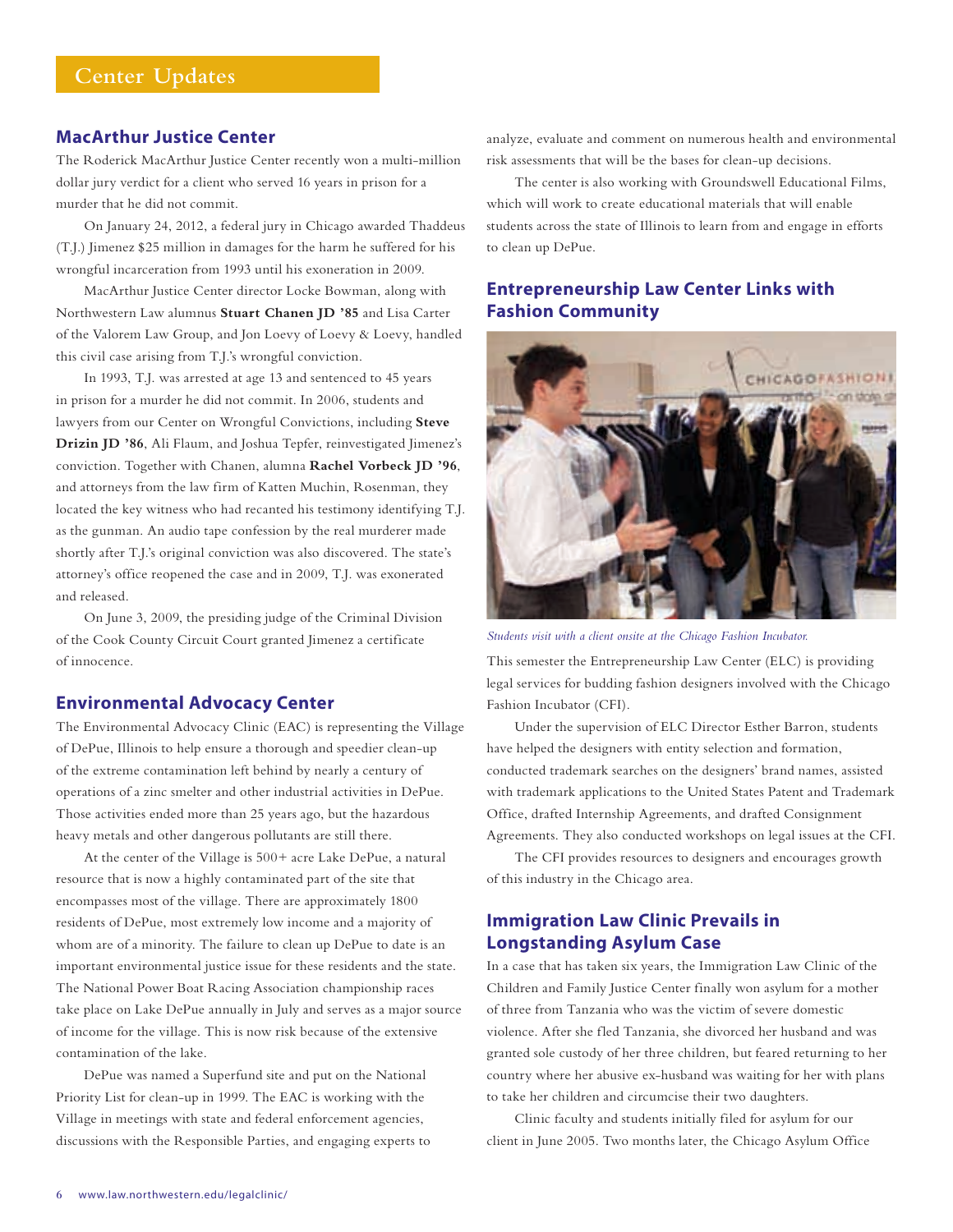referred the client's application to the Chicago Immigration Court seeking dismissal on grounds that the client's case was time barred, a finding that was believed to be based on a misinterpretation of the law and facts. Clinic attorneys decided to ask the asylum office to reconsider its decision.

Four years later, in June 2009, the asylum office issued another decision sending the case back to immigration court. Backlogs in the Immigration Court for a hearing, however, meant that the client's case was not scheduled for a hearing until October 2011. In 2010, the Seventh Circuit decided a case that held that parents could seek asylum based on fear of circumcision to their United States citizen children if the children would be constructively deported with the parents. The immigration judge found that the case was similar to the 2010 case and granted the client asylum after a very short hearing.

Two students, **Michael Monteleone JD '12** and **Alex Ruge JD '12**, played key roles in preparing the prehearing brief that was filed prior to the October 2011 hearing. Over the past six years, at least ten other students have worked on this case. Students interviewed witnesses in Tanzania; researched Tanzanian civil and customary laws; and found two experts, a psychologist who specializes on the effects of domestic violence and a leading human rights lawyer in Tanzania, who provided pro bono expert testimony.

#### **Children and Family Justice Center**

The Children and Family Justice Center continues to represent children in juvenile court and in parole hearings. In addition, the CFJC is involved, with its students, in a variety of policy initiatives.

#### **Recent cases have included:**

• Representation of a young, mentally disabled girl charged with the attempted murder of her abusive stepfather. Students and faculty investigated the case, arranged for placement of the client in a foster home, and retained and worked with experts who evaluated our client for fitness to stand trial.

After a contested fitness hearing in juvenile court, our client was found unfit to stand trial. She continues to live in a foster home with appropriate educational and social services.

- A severely mentally and physically disabled 14 year-old was charged, along with older juveniles, with a series of robberies. Investigation of the young man's background revealed these previously unknown mental and physical disabilities. CFJC faculty and students worked with medical and psychological experts to assess the client and to develop a post-trial plan for him. The plan was presented to the State's Attorney's Office and to the judge. The client will receive a sentence that will address his significant mental and physical impairments.
- The CFJC has represented several clients who successfully petitioned the court for removal from the state sex offender registry. This is a project undertaken in cooperation with the Juvenile Justice Division of the Law Offices of the Cook County Public Defender.

#### **Policy Initiatives:**

- The CFJC continues to work to improve the fairness of the Illinois Department of Juvenile Justice's parole process. This initiative includes representation of children in parole hearings with the focus on preparation of effective release plans. CFJC faculty and students have also participated in the preparation of a study of the parole process that suggests improvements in procedures that will guarantee fairer and more thorough consideration of applications for parole.
- The issue of the constitutionality of juvenile life without parole (JLWOP) is now before the United States Supreme Court. CFJC faculty and students have been involved in gathering information about Illinois' JLWOP population with the objective of advocating for reform of this sentencing practice.

#### **Recent publications from the CFJC**

- The CFJC recently published *"The Juvenile Justice System: A Guide for Families in Illinois"* and a graphic novel for youth entitled *"Know Your Rights."* To date, the CFJC has distributed nearly 100,000 copies of the publication to youth and families involved in the juvenile justice system.
- The CFJC partnered with the Northwestern Journal of Law and Social Policy to publish its Spring 2011 issue entitled *"Seize the Moment: Justice for the Child."*



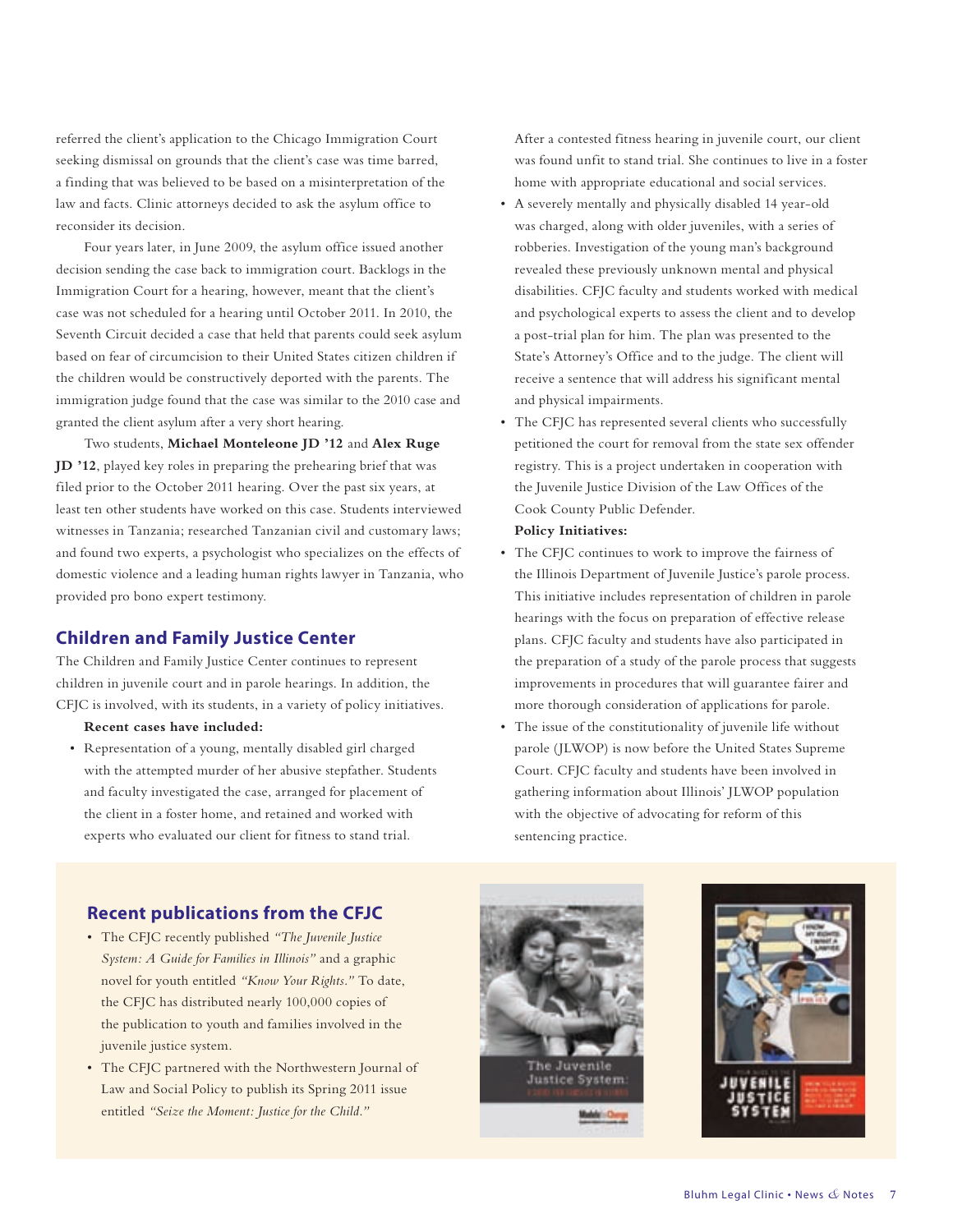#### **Faculty Profiles**

#### **Professor Rob Owen and Team of Students Defend Death Row Inmates**



*Visiting Assistant Clinical Professor Rob Owen*

The Bluhm Legal Clinic is delighted this year to host Rob Owen as a visiting clinical professor. Owen, who is visiting the Bluhm Legal Clinic from the University of Texas, is one of the nation's leading death penalty lawyers. He recently won a rare stay of execution for Henry Skinner, a Texas inmate who is seeking DNA testing.

Owen works on state and federal death penalty cases, often in collaboration with students, who help with preparing

briefs, pleadings and drafting petitions on behalf of condemned prisoners.

"The students' assistance has been a tremendous help, but more importantly they are gaining invaluable hands on experience," said Owen. "Their efforts in investigating facts and researching the law have proven to be extremely helpful."

Owen's long-time client Henry "Hank" Skinner was convicted of the murder of his girlfriend and her two sons in 1995 and was scheduled to be executed on November 9, 2011. A request for a stay of execution was filed in the Texas Court of Criminal Appeals and was ultimately granted just two days before the execution.

Shortly before the appeals court issued its ruling, Owen and his team, which consisted of Bluhm Legal Clinic students and attorneys from the law firm of Skadden, Arps, Slate, Meagher & Flom LLP, delivered a letter to Governor Rick Perry seeking a stay of the scheduled execution in order to pursue DNA testing that would aim to "resolve once and for all longstanding and troubling questions about the reliability of the verdict in his case."

Prior to the November 9, 2011 execution date, students conducted legal research and drafted arguments in preparation for the last-minute appeal to the Texas Court of Appeals on Skinner's behalf.

Students have also accompanied Owen to Texas to meet with the death row inmates, review documents on their cases, and interview prisoners' family members.

"The students got to see firsthand the reality of the legal system and the effects it can have on the lives of the poor and disadvantaged," said Owen. "It's really challenging as a lawyer to navigate the constantly evolving battlefield to figure out how to protect clients' rights, but so far a combination of hard work and luck has brought us success."

Owen and his students will continue to work on Skinner's behalf as the Texas Court of Criminal Appeals takes up the question of whether recent changes in Texas's law on DNA testing should entitle Skinner to the forensic testing he has sought since 2000.

#### **Collaboration Project Aims to Address Health Disparities**



A former Assistant U.S. Attorney, Juliet Sorensen has joined the Bluhm Legal Clinic's faculty in 2010 as a member of the Clinic's Center for International Human Rights. In her seven years as an Assistant U.S. Attorney, her work addressed fraud and corruption, but she moved to Northwestern to sharpen her focus on international law.

*Associate Clinical Professor Juliet Sorenson*

"The Bluhm Legal Clinic is a great place for a specialization in International Criminal Law. My background and

experience creates a nice synergy for curriculum and programming," said Sorensen, who is currently an Associate Clinical professor.

While working for the Peace Corps in rural Morocco as a maternal and child health volunteer, she observed the importance of access to basic health as a human right, an interest that spawned a current collaboration project focusing on international health disparities.

The partnership between the Law School, Kellogg School of Management, Feinberg School of Medicine and the McCormick School of Engineering aims to address the issues of basic health care as a human right.

Through this new partnership, working with various nongovernmental organizations, the interdisciplinary faculty team will partner with local leaders and health professionals in Bonga, Ethiopia to identify and implement a health intervention.

"The interdisciplinary aspect of this project is so important because it brings together graduate students with a variety of backgrounds and skills to help create a sustainable intervention," added Sorensen.

Members of the Northwestern team will travel to Ethiopia to work with the Ministry of Health and the main teaching hospital in Ethiopia to lay the foundation by conducting a needs assessment based on malnutrition, maternal and child health and mortality rates.

"It is my hope that the work of the many people involved in this project will endure and prove to hold lasting changes, long after we have left. This is the first of many unique opportunities that I hope will have an impact on this important issue."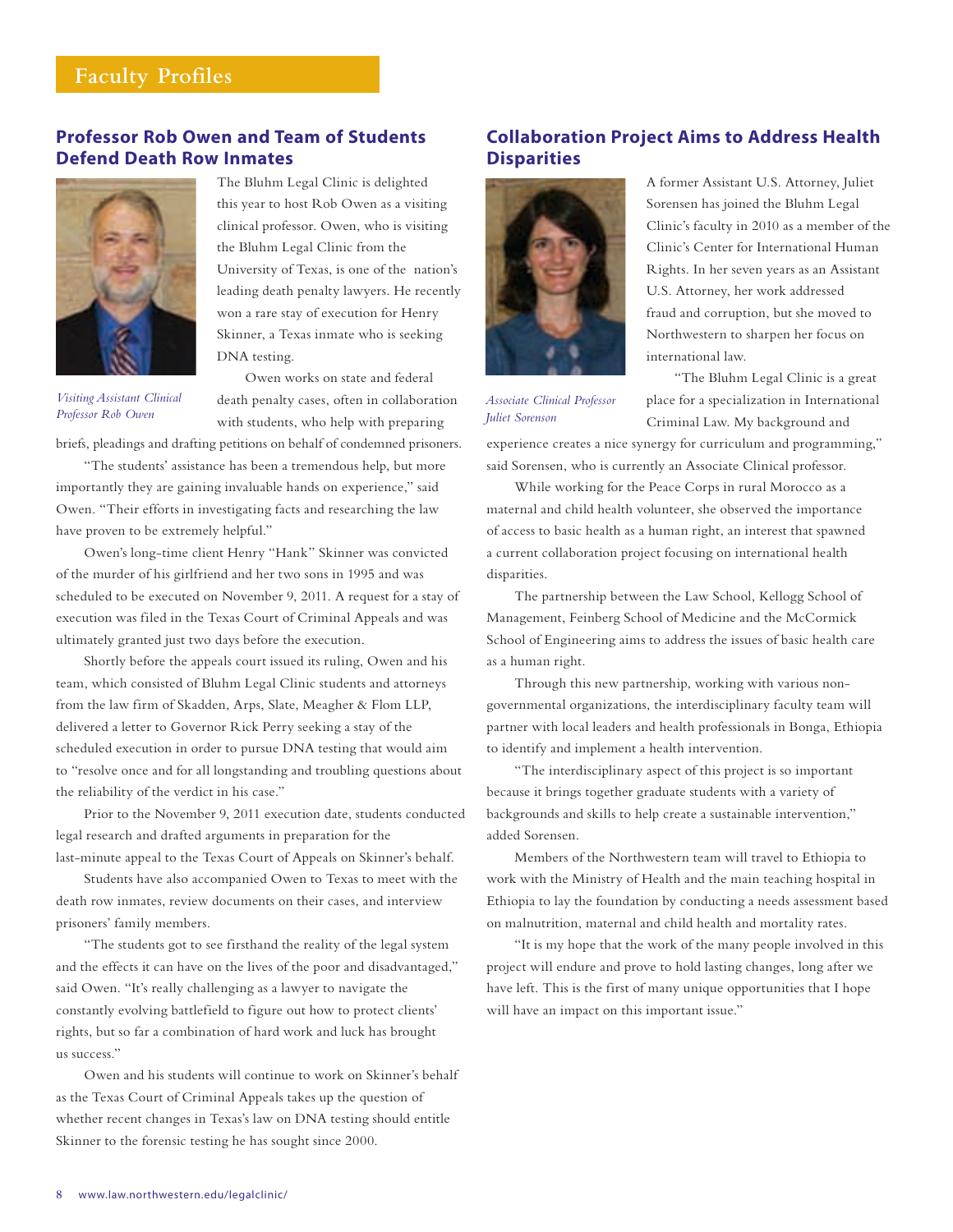#### **Faculty Publications**



#### **Locke Bowman**

• "Efficiency and Cost: The Impact of Videoconferenced Hearings on Bail Decisions," (Co-Authored by Shari Seidman Diamond, Manyee Wong, and Matthew M. Patton) *Journal of Criminal Law and Criminology* (2010).



#### **Robert P. Burns**

- Narrative and Drama in the American Trial, Northwestern Public Law Research Paper No. 11-60 (2011).
- "The Dignity, Rights, and Responsibilities of the Jury: On the Structure of Normative Argument," Northwestern Public Law Research Paper No. 11-59. (2011).
- "What Will We Lose If the Trial Vanishes?" Northwestern Public Law Research Paper No. 11-48 (2011).

#### **Bernardine Dorhn**

• "Seize the Little Moment: Justice for the Child 20 Years at the Children and Family Justice Center," *Northwestern Journal of Law and Social Policy* (2011).





#### **Joseph Margulies**

- "Deviance, Risk, and Law: Reflections on the Demand for the Preventive Detention of Suspected Terrorists" *Journal of Criminal Law and Criminology* (2011).
- "Terrorizing Academia," (Co-authored by Hope Metcalf), *Journal of Legal Education.*

#### **Laura Nirider**

• "Arresting Development: Convictions of Innocent Youth," *Rutgers Law Review* (2010).

#### **Stephen Reed**

• "Clinical Legal Education at Crossroads: A Self-Focused Self-Study of Self" Clinical Law Review (2010).

#### **Steven Drizin**

• "The Lee Arthur Hester Case and the Unfinished Business of the United States Supreme Court to Protect Juveniles During Police Interrogation," *Northwestern Journal of Law and Social Policy* (2011).



#### **Thomas F. Geraghty**

- "The Children and Family Justice Center's 20th Anniversary: Splendid Accomplishments and a Wonderful Future," *Northwestern Journal of Law and Social Policy* (2011).
- "Child Friendly Legal Aid in Africa" (with Diane Geraghty) UNICEF, UNODC and UNDP, (2011).



## **Steven Lubet**

- "Haley Barbour, Slavery and the Citizenship Test," *SALON* (2011).
- The Oberlin Fugitive Slave Rescue: A Victory for the Higher Law, North & South, Vol. 13, 2011; Northwestern Public Law Research Paper No. 11-11(2011).



#### **David Scheffer**

- All the Missing Souls:A Personal History of the War Crimes Tribunals, Princeton University Press (2011).
- "The Argument for the Prosecution," The New Republic Online Review (September 26, 2011).
- "The Least Wanted Most Wanted Man," Foreign Policy (2011).

#### **Joshua A. Tepfer**

• "Arresting Development: Convictions of Innocent Youth," *Rutgers Law Review* (2010).



Guidebook," Consortium for the Advancement of Public Service in Law Schools, (2011).



#### Bluhm Legal Clinic • News *&* Notes **9**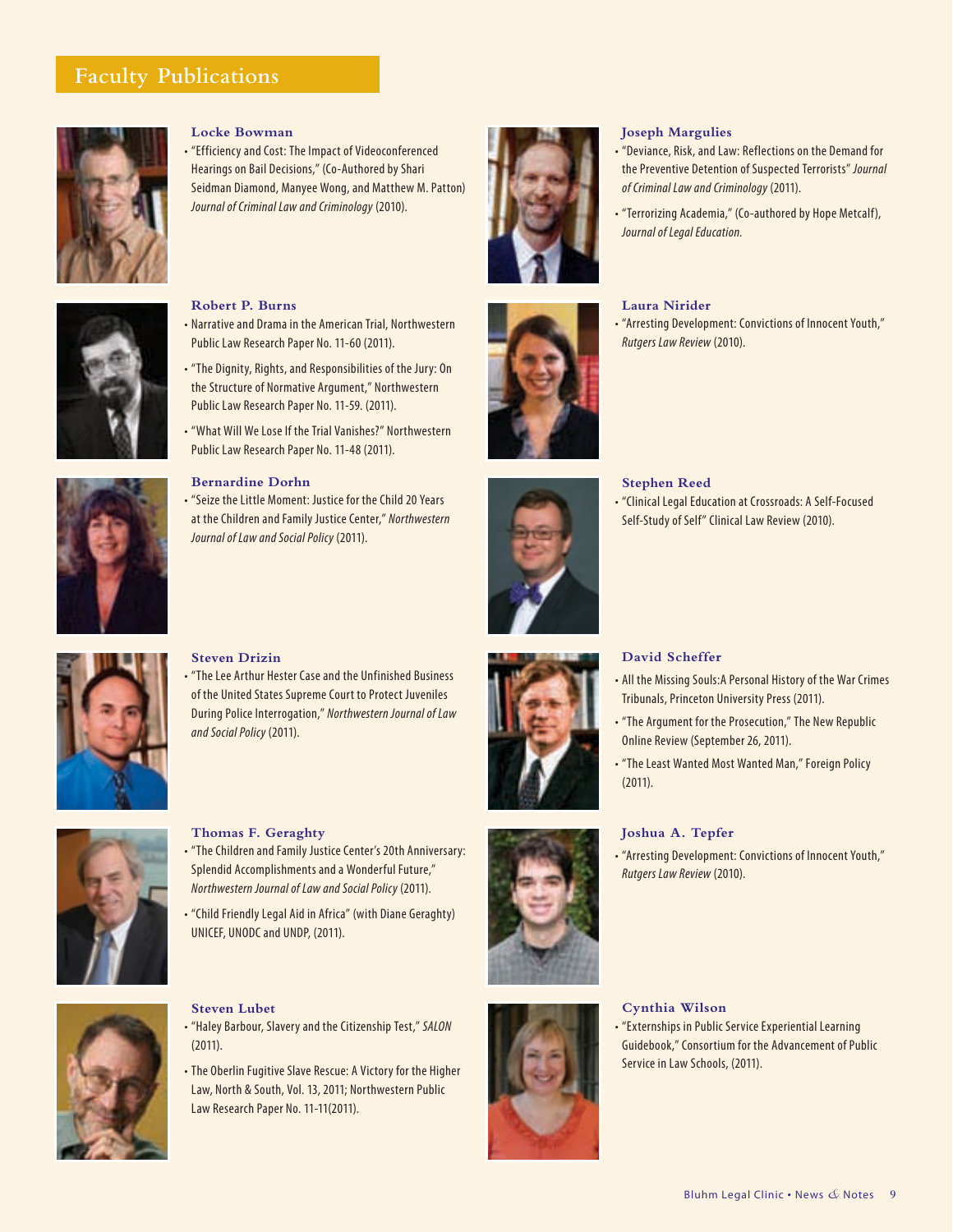#### **Clinic Names New Montgomery Fellow**



*Montgomery Fellow Dominique Nong*

The Bluhm Legal Clinic recently named Dominique Doan-My Thuy Nong as the first Kenneth & Harle Montgomery Fellow, effective January 1, 2012.

Spearheaded by a grant from the Kenneth & Harle Montgomery Foundation, the fellowship program will train aspiring clinical teachers and public interest lawyers.

Since graduating from the University of Chicago Law School, Dominique

has worked at the Southern Poverty Law Center in Montgomery, Alabama. She has significant experience in developing and implementing strategies to reduce jail and prison populations.

As a Montgomery Fellow, Nong will work in conjunction with Bluhm Legal Clinic faculty and will supervise law students on projects focused on the reduction of jail and prison populations.

Nong obtained her undergraduate degree from Harvard College and while at the University of Chicago, she was the recipient of the Edwin F. Mandel Clinical Education Program Award and the Donald E. Egan Scholar Award.

#### **New Clinic Brochure and DVD Released**

The Clinic recently produced a new brochure and DVD that highlights the work of its 13 centers. These centers



BLUHM LEGAL CLINIC



N NationalityLin

house more than 20 clinics offered to Northwestern Law students.

The brochure, along with segments from the DVD, can be viewed on the Clinic's website:

#### **http://www.law. northwestern.edu/ legalclinic/**

#### **Tom Morsch Honored at Transactional Clinician's Conference**

**Tom Morsch JD '55**, founder of the Entrepreneurship Law Center and Professor Emeritus, was recently honored at the 10th Annual Transactional Clinician's Conference. The award was in recognition of Morsch's contributions to the development of transactional clinics at law schools throughout the country. The conference at Northwestern Law School was co-hosted by Northwestern University, University of Chicago, Loyola University Chicago, and DePaul University.

#### **CIHR Student's Report Recognized in National Publication**

A team of students with the Human Rights Advocacy Clinic recently wrote a report entitled, "Regulating Death in the Lone Star State: Texas Law Protects Lizards from Needless Suffering, But Not Human Beings," which was referenced in The Atlantic Monthly.

The report was written in advance of a Texas execution. It was authored by clinic students **Alexis Ortiz LLMHR '12**, **Kari Talbott JD'12** and **Samantha Picans JD '12**. The report urged Texas to stay all pending executions until the legislature enacts laws that protect human beings to the same extent as cats, dogs, and other animals – including lizards – who are facing death by euthanasia.

The report, released jointly with the ACLU, concludes that there is far more oversight of animal euthanasia procedures than of the lethal injection process used to execute human beings. It also analyzes the web of state and federal regulations that protect animals from cruel and inhuman treatment during the euthanasia process, and concludes that animals receive far greater protection under Texas law than human beings facing execution by lethal injection.

View the article at http://www.theatlantic.com/national/ archive/2011/04/in-texas-a-brave-new-lethal-injection/236800/

#### **Cambodia Tribunal Monitor Recognized by the Publicity Club of Chicago**

The Cambodia Tribunal Monitor (CTM), which is managed by the Bluhm Legal Clinic's Center for International Human Rights, has been awarded the Silver Trumpet Award of the Publicity Club of Chicago.

This is the second year running that CTM has received an award from the Publicity Club, which consists of a network of Chicagoarea professionals making up the nation's largest independent public relations membership organization.

The Cambodia Tribunal Monitor is a consortium of academic, philanthropic and non-profit organizations that provide public access to the tribunal.

For the past four years CTM has been funded by the JB and MK Pritzker Family Foundation. The Jasculca Terman Public Relations firm is responsible for web management services.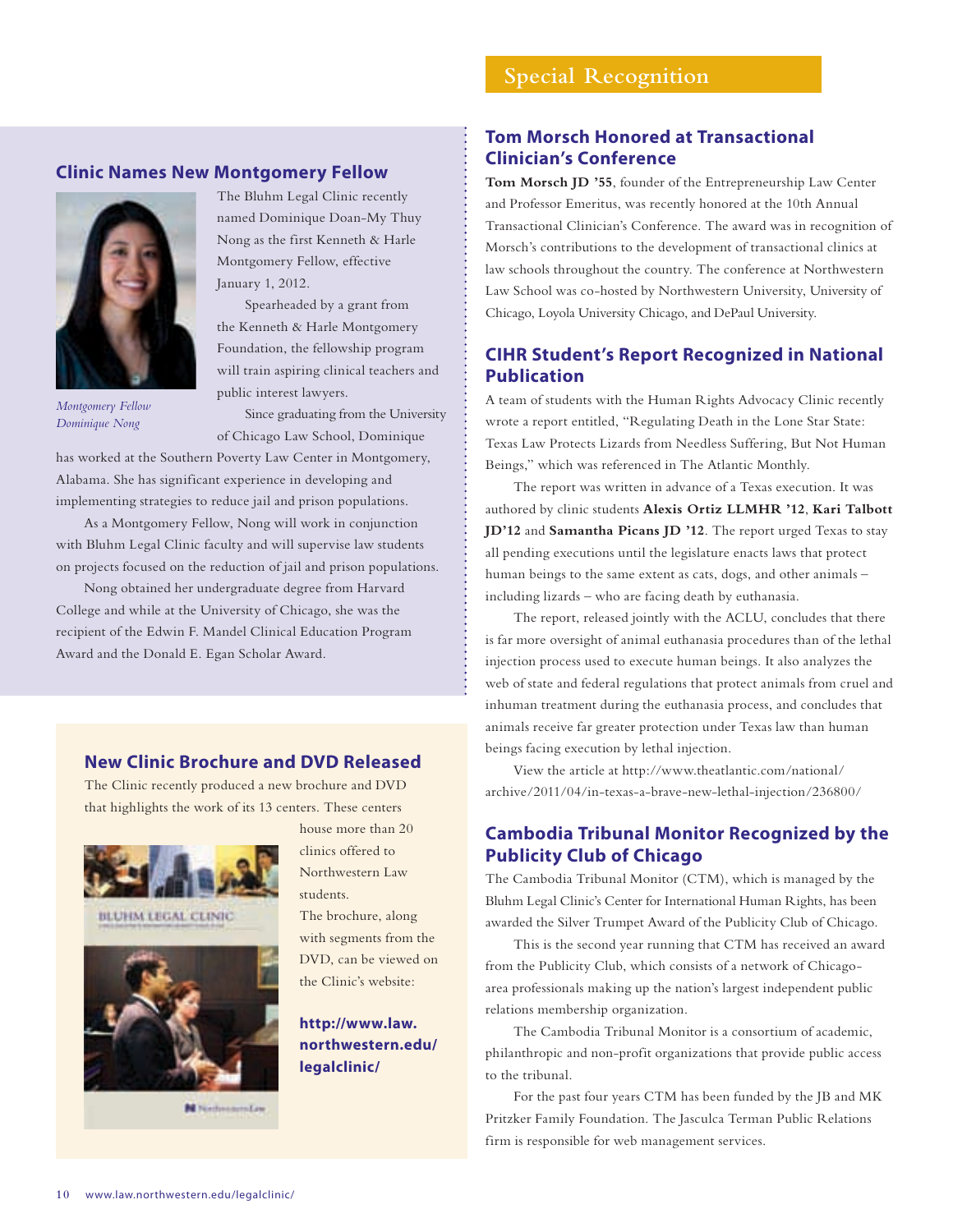#### **Northwestern's Bartlit Center Trial Team Wins National Championship**



*From left: Andrew Crowder JD '12, Clare Diegel JD '12, Karim Basaria JD '12, Adam Riback and Richard Levin.*

The Northwestern Law School Bartlit Center for Trial Strategy team won the 2011 Texas Young Lawyers Association (TYLA) National Trial Competition, the oldest and most prestigious law school trial tournament in the United States.

The winning team included Northwestern Law students **Clare Diegel JD '12** and **Karim Basaria JD '12**, who won all six rounds at the national finals held in Houston. In an extremely close trial, Northwestern won the championship over Chicago-Kent College of Law by a final vote of 10-9. **Andrew Crowder JD '12** was the team's first alternate and provided backup throughout the tournament.

The Bartlit Center team defeated teams from Yale Law School, St. John's University School of Law, and the University of Texas School of Law in the three preliminary rounds, and qualified for the playoff rounds as the No. 1 seed.

Adam Riback and Karen O'Malley, both of the Levin Riback Law Group, and Richard Lakin of Iron Financial, also helped coach the Northwestern team.

The 2011 tournament began with nearly 300 teams competing in 14 regions, with the top 28 teams advancing to Texas. Eight teams survived the three preliminary rounds. Both Northwestern and Chicago-Kent were undefeated going into the final round.

"This year's success demonstrates that Chicago is truly the epicenter of trial advocacy education," said Steven Lubet, the Williams Memorial Professor of Law and director of the Bartlit Center for Trial Strategy. "It is almost always the toughest regional, as was obvious from this year's final round between Northwestern and Kent."

This was the fourth TYLA National Trial Championship for Northwestern, having previously won in 1992, 1997, and 2002.

The team also competed in New York City at the NITA Tournament of Champions in November.

Northwestern's team – Crowder, Diegel, **Sara Whitaker JD '12**, and Basaria – went undefeated in the preliminary rounds, beating teams from Stanford, Wisconsin, Stetson, and Duquesne. Northwestern then defeated Loyola Chicago in the semi-final, before losing narrowly (by a 3-2 vote) to Cumberland Law School in the championship round.

In addition to Northwestern's silver medal, Andrew Crowder was named the tournament's Outstanding Advocate.

#### **Recent Events**

#### **7th Annual Entrepreneurship Law Center Conference**

The Entrepreneurship Law Center at Northwestern University School of Law (formerly called the Small Business Opportunity Center) hosted its 7th Annual Entrepreneurship Law Center Conference on Saturday, March 3, 2012 at Northwestern University School of Law. The Entrepreneurship Law Center aspires to give participants an introduction to the legal problems entrepreneurs encounter, either as the owner of a business or as attorneys for an enterprise. The focus is to offer practical, relevant information that one needs when designing an entrepreneurial venture.

Along with all-star panelists, the keynote speaker was Tom Churchwell. With years of experience on the Chicago Venture Capital scene, he knows the ins-andouts of making a business successful.

#### **Atrocity Crimes Litigation Year-in-Review**

The Center for International Human Rights (CIHR) at Northwestern Law hosted the Annual Atrocity Crimes Litigation Year-in-Review (2011) Conference on March 14, 2012, at the Special Tribunal for Lebanon in The Hague. Each year the CIHR convenes this conference to examine the practice and jurisprudence of the major war crimes tribunals during the immediately preceding calendar year. Moderated by Professor David Scheffer, the conference brought together prosecutors, defense counsel, investigators, and administrators of the tribunals, as well as a distinguished academic commentator, to hold a day-long discussion about the preceding year's developments in the dynamic field of international criminal law and where it is litigated.